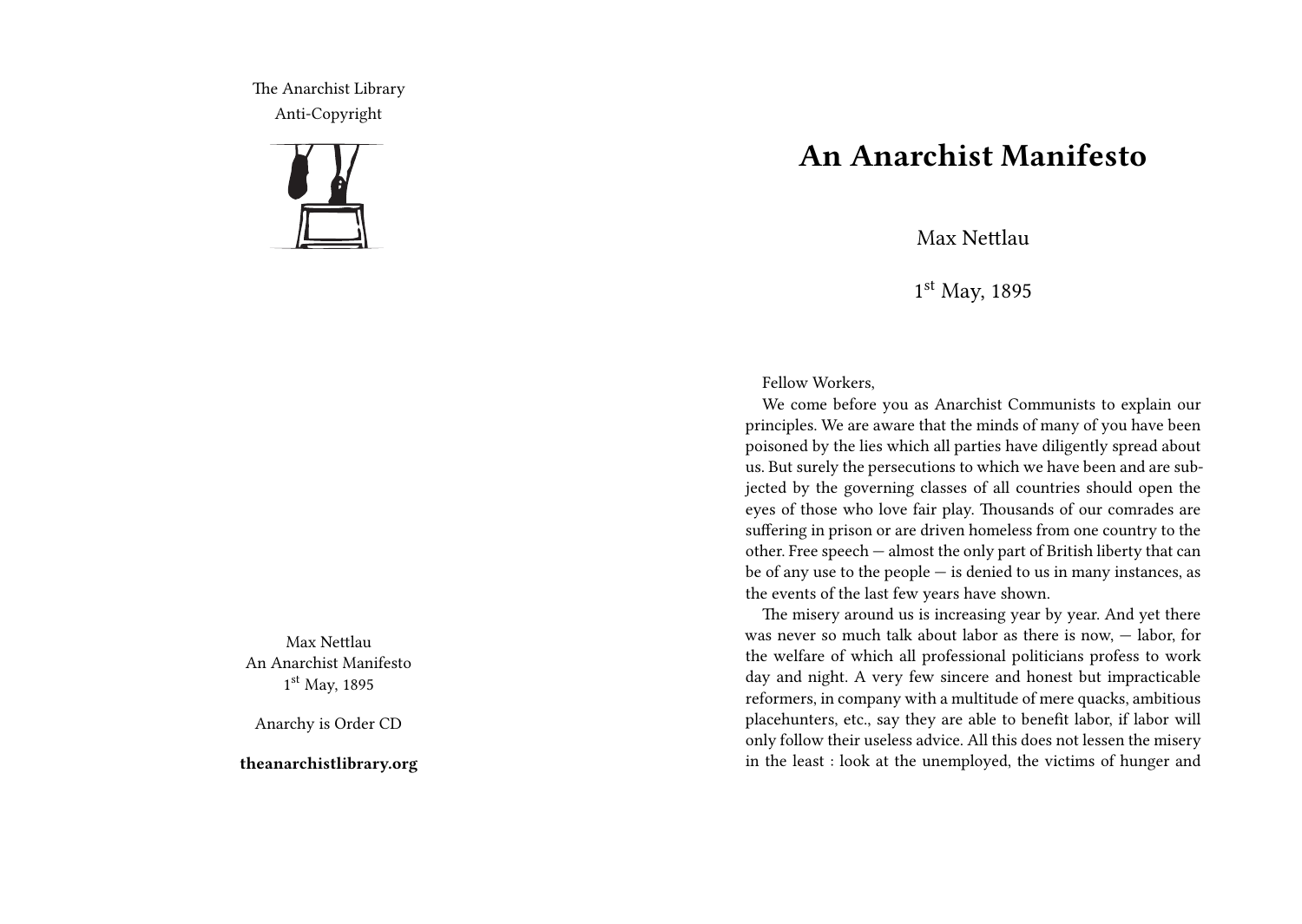cold, who die every year in the streets of our rich cities, where wealth of every description is stored up.

Not only do they suffer who are actually out of work and starving, but every working man who is forced to go through the same dreary routine day by day — the slavery and toil in the factory or workshop — the cheerless home, if the places where they are forced to herd together can be called homes. Is this life worth living? What becomes of the intellectual faculties, the artistic inclinations, nay, the ordinary human feeling and dignity of the greatest part of the workers? All these are warped and wasted, without any chance of development, making the wretched worker nothing but a human tool to be exploited until more profitably replaced by some new invention or machine.

Is all this misery necessary? It is not if you, the wealth producers, knew that there is enough and to spare of food and of the necessaries of life for all, if all would work. But now, in order to keep the rich in idleness and luxury, all the workers must lead a life of perpetual misery and exploitation. As to these facts we are all agreed; but as to the remedy most of you, unfortunately, have not given up trust in Parliament and the State. We shall explain how the very nature of the State prevents anything good coming from it. What does the State do? It protects the rich and their ill-gotten wealth; it suppresses the attempts of the workers to recover their rights, if these attempts are thought dangerous to the rich.Thus idle electioneering, labor politics etc. are not suppressed, but any effective popular demonstration, vigorous strikes as at Featherstone and Hull, Anarchist propaganda, etc., are suppressed or fought against by the vilest means. Moreover, the State pretending thereby to alleviate the sufferings of the poor, grants Royal Commissions on the Sweating System, the Aged Poor, on Labor in general, or select Committees on the Unemployed — which produce heaps of Blue Books, and give an opportunity to the politicians and labor leaders, "to show themselves off." And that is about all. If the workers demand more — there is the workhouse; and if not satisfied with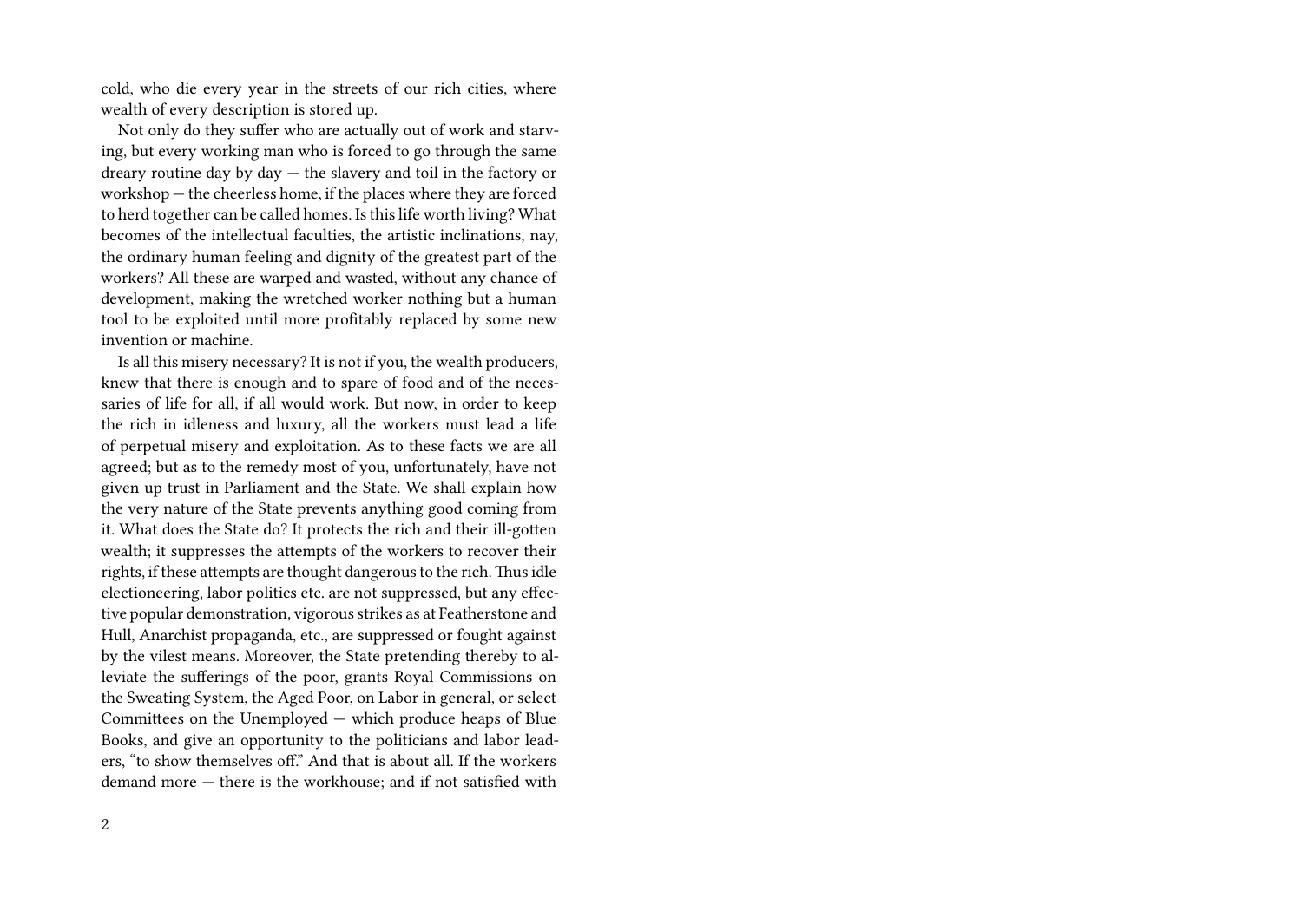that, the truncheons of the police and the bullets and bayonets of the soldiers face them: — not bread, but lead!

All political prisoners are of the same value: either they are not kept, even if it could be, or they involve social changes which can only be effected by a revolution, and not by mere votes cast in Parliament. This applies to the promises of Socialist candidates, even if it could be admitted that these candidates could remain uncorrupted by the demoralizing influence of Parliament.

There can be no true humanity, no true self-respect, without selfreliance. No one can help you if you do not help yourselves. We do not promise to do anything for you, we do not want anything from you, we only appeal to you to co-operate with us to bring about a state of society which will make freedom, well-being possible for all.

To do this efficiently, we must all be imbued with the spirit of freedom, and this — freedom, and freedom alone — is the fundamental principle of Anarchy.

Freedom is a necessary condition to, and the only guarantee of, the proper development of mankind. Nature is most beautiful when unfettered by the artificial interference of man. Wild animals are stronger and more harmoniously developed than their domesticated kind, which the exploiting mind of man makes mere instruments of profit by developing chiefly those parts of them which are of use to him. The same threatens to be the case with the human victims of exploitation, if an end is not put to the system which allows the rich and crafty exploiters to reduce the greater part of mankind to a position resembling that of domestic animals — working machines, only fit to do mechanically a certain kind of work, but becoming intellectually wrecked and ruined.

All who acknowledge this to be the great danger to human progress should carefully ponder over it, and if they believe that it is necessary to ensure by every means the free development of humanity, and to remove by all means every obstacle placed in its path, they should join us and adopt the principles of Anarchism.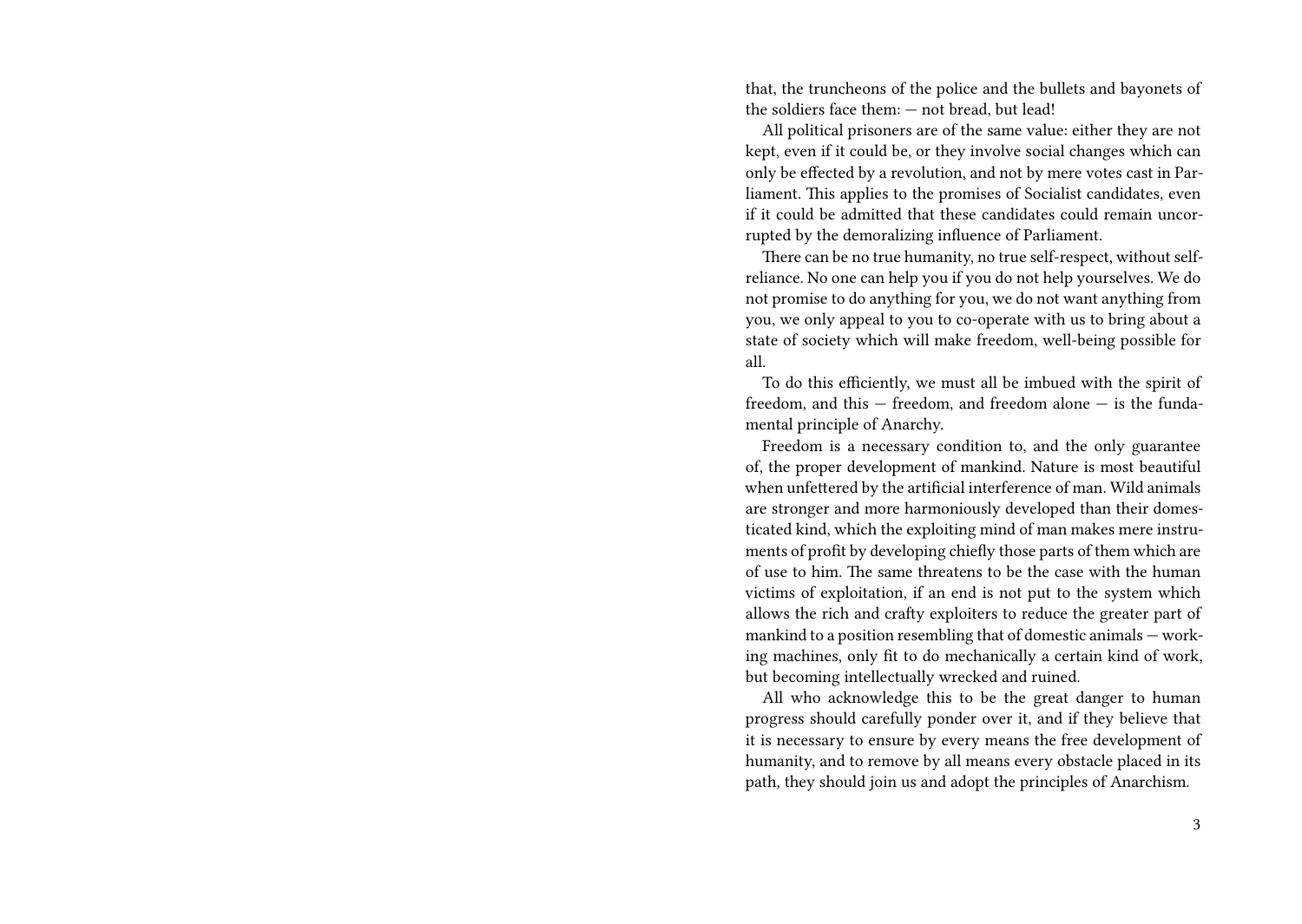Belief in and submission to authority is the root cause of all our misery. The remedy we recommend: — struggle unto death against all authority, whether it be that of physical force identical with the State or that of doctrine and theories, the product of ages of ignorance and superstition inculcated into the workers minds from their childhood — such as religion, patriotism, obedience to the law, belief in the State, submission to the rich and titled, etc., generally speaking, the absence of any critical spirit in face of all the humbugs who victimise the workers again and again. We can only deal here briefly with all these subjects, and must limit ourselves to touch only on the chief points.

Economic exploitation — the result of the monopolisation of the land, raw materials and means of production by the capitalists and landlords — is at the bottom of the present misery. But the system which produces it would have long ago broken down if it were not upheld on one hand by the State, with its armies of officials, soldiers and police  $-$  the whole machinery of government, in one word; and on the other hand by the workers themselves, who tamely submit to their own spoliation and degradation, because they think it right, owing to a superstitious belief in a divine providence inculcated by their masters, or because they desire, by sneaking means, to become exploiters themselves — an object which only one in a thousand can succeed in  $-$  or because they have not lost faith in political action or the capacity of the State to do for them that which they are too ignorant to do for themselves. Under these protections the rich classes are enjoying their spoil in safety and comfort.

It is evident that this system, if to be destroyed at all, must be attacked by the workers themselves, as we cannot expect those who profit by it to cut their own throats, so to say.

Many still consider the State a necessity. Is this so in reality? The State, being only a machine for the protection and preservation of property, can only obstruct freedom and free development, being bound to

dom is at the root of sound natural development. Nature knows no outside laws, no external powers, and only follows her own inward forces of attraction or repulsion. Everything is the result of the existing forces and tendencies, and this result becomes again in turn the cause of the next thing following. In its childhood, humanity suffered from the ignorance of this cause, and suffers still by being trodden under the heel of imaginary celestial and human authority (both arising from the same sources — ignorance and the fear of the unknown). All progress has been made by fighting and defying authority. Great men in history — men who have done real work, that is, work useful for the progress of the human race by breaking and defying laws and regulations apparently made for everlasting time — showed mankind new roads, opened new ground. There were rebels, and the last in this series — those who wish not only to be free themselves but who saw that which before them men did not see so clearly, that to be free ourselves we must be surrounded by free men; that the slavery of the meanest human being is our own slavery. Those last rebels for freedom and progress are the Anarchists of all countries, and in solidarity with them we appeal to you.

Study our principles, our movement, and if they convince you join us in our struggle against authority and exploitation, for freedom and happiness for all.

London, May  $1<sup>st</sup>$ , 1895.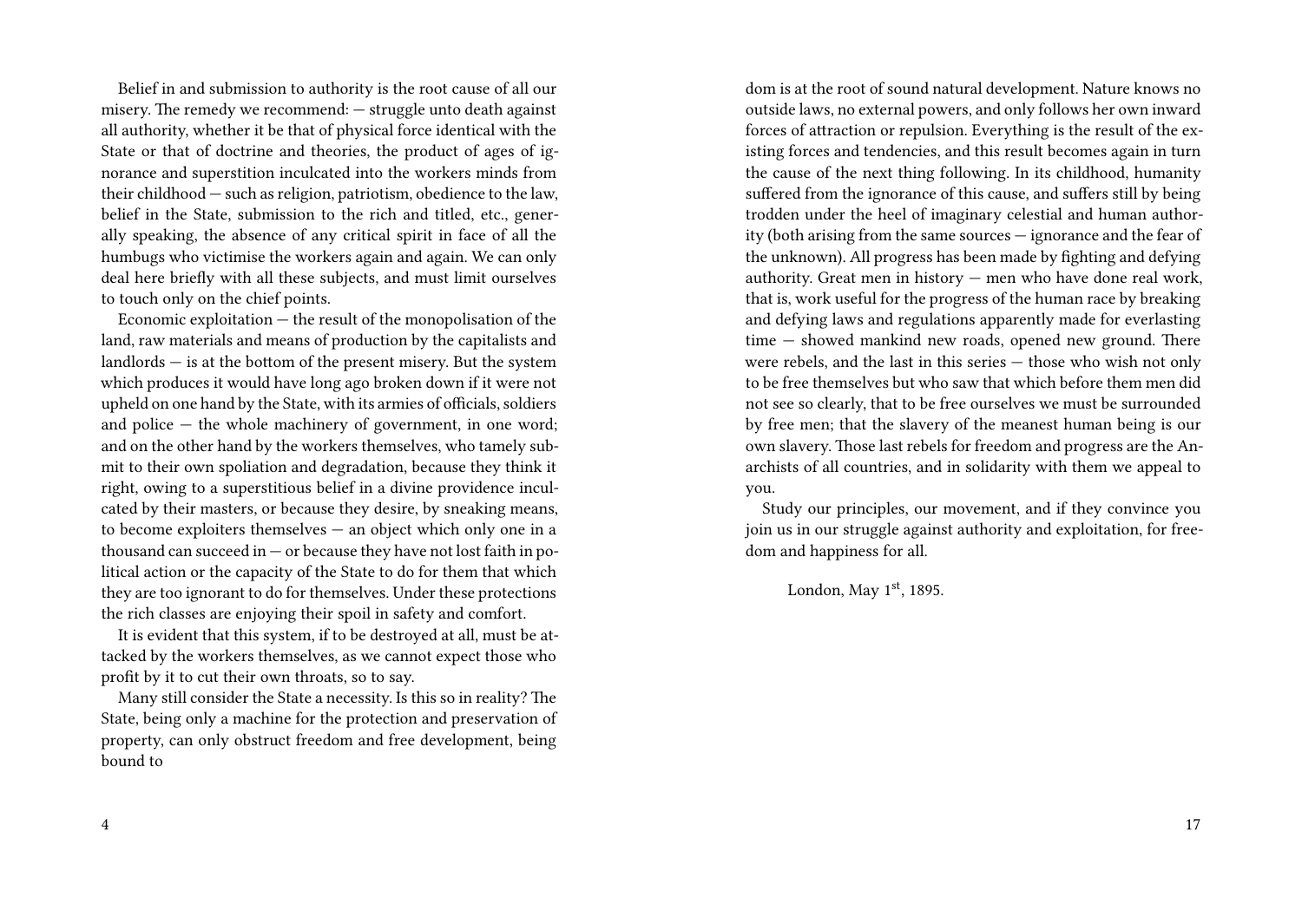who propound each his particular crochet as an infallible remedy for poverty. They want the workers to give up the small mites of, however adulterated and paltry, pleasure and enjoyment that are left to them. "Hypocrisy is the compliment vice pays to virtue", the proverb says, and the other parties make at any rate promises of better things, but these want to make life still more dreary and cheerless. Economically they are utterly wrong. If all were content to live as Coolies do, on a handful of rice per day, wages would be lowered by competition to the level of Coolie wages — a few pence per day. We want the standard of the workers' living raised, not lowered, and all the things to which these "friends" object to a real, full, human life.

We need not dwell on all the cranks who have cut and dried remedies like the Free Currency advocates, who ignore the principle of every society with private property: "No property, no credit". To be benefited by money cheques, it would be necessary to possess some kind of portable or realisable property to be given in exchange for the cheques or to have them secured on. Nothing would be altered by them, they could simply perpetuate the worst evils of the present system in a more aggravated form. To the worker who has no property but his labor to dispatch of, in times when work is slack and labor therefore not in demand, they would offer no resource whatever, and he would still be obliged to suffer and to starve. To make the remedy proportionate to the evil proposed to be cured, it would be requisite to abolish all private property and make the land and all it contains, together with all the implements of production, common property — that is, to introduce Communism, where money and money cheques will have become equally useless.

As you will have seen, Anarchism does not preach anything contrary to the principles which have always inspired men to strive for freedom and right. It would indeed be absurd to try and impose something new upon mankind. No! Anarchism is nothing but the full acknowledgment of the realisation of the principle that free-

keep up the law and every statute law is an obstacle to progress and freedom.

Laws are of two kinds. They are either simple formulae, derived from the obsevation of phenomena as the so-called laws of nature, the phrasing of which is open to revision with the progress of human know-ledge and the accumulation of fresh material to draw dedcutions from. No authority is required to enforce them, they exist; and every being arranges his conduct in conformity with his knowledge of their action. The phenomenon of fire burning is the result of such a natural law, and all pay attention to it though there is no policeman posted behind every match and fireplace. Here again Nature gives us an example of free development and Anarchy, and in a free society all social facts and necessities would be equally well recognised and acted upon.

But there is the other kind of law. That which is the expression of the will of an unsrupulous minority, who, owing to the apathy and ignorance of the majority, have been able to usurp the means of power and purport to represent the whole people at the time of the enaction of the laws.

The fact that a great number of persons is in favor of something is evidently no guarantee that it is right. Experience, on the contrary, shows that progress is usually brought about by individuals. New discoveries, new lines of human activity are first found and practised by a few, and only gradually adopted by the many. The majority that makes the laws or abides to them will almost always lag behind progress, and the laws made by it will be reactionary from the very beginning. How much more so as time proceeds and new progress is made!

Of course, progress itself laughs at the puny efforts of the usurpers of power to stop its triumphant march. But its apostles and advocates have to suffer much and severely for the enthusiasm and the hope that is within them. Prison and often death itself is their doom; the penalty for having raised the standard of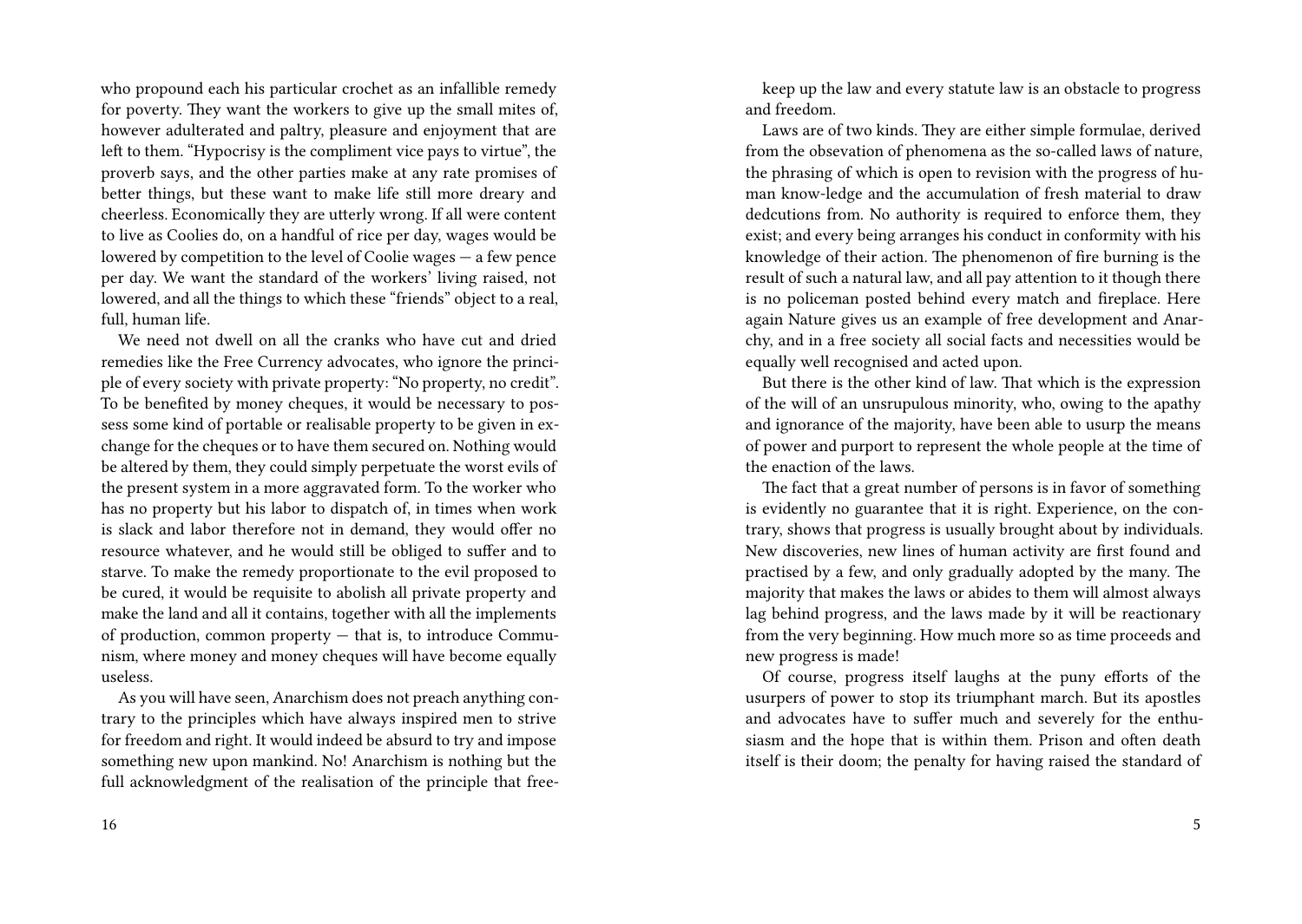revolt against authority and law, the embodiment of the spirit of oppression.

And the very makers of these laws are forced to admit that their work is useless. Is not the continuous manufacture of new laws going on in the Parliaments of all countries throughout the greater part of this century, and in England for many centuries, a proof of the fact that laws never satisfy anybody, not even those who make them. They know, however, that their legislating is mere mockery and hypocrisy, having no other object but to make the people believe that something is being done for them, and that the public interest is well looked after. The people obey all these laws, whilst the State, in the alleged interest of all, in reality in the interest of the property owners and of its own power, violates them all and commits numberless crimes — which are glorified as deeds of valor committed in the interest of civilisation.

This principle, kept in the background in time of peace, is paraded before the eyes of the people in time of war. A trading company acquiring so-called "rights" in some savage territory, plunders and provokes the natives until they return force by force. Then the State steps in, in the pretended interest of religion and civilisation, slaughters them and annexes their land. The greater the slaughter, the greater the glory for these "heroic" pioneers. Or it may be in a war on a greater scale with a European State, when the workers of one country are let loose against those of another, to murder, plunder and burn homes and villages, and perform such like patriotic deeds of valor and chivalry.

We Anarchists are internationalists, we acknowledge no distinction of nationality or color. The workers of all countries suffer as we do here, and our comrades have everywhere to fight the same battle for freedom and justice. The capitalists are internationally unanimous in persecuting the defenders of freedom and in fleecing the workers. Even England is brought more and more under the sway of a continental police system, the dangers of which the British masses do not see at present, as it is used chiefly against would come over to us, have of late become entirely parties for advocating political action. They believe in sending the right man to Parliament, and we have the choice between the chosen of the I.L.P., of the Fabians, and of the S.D.F. We do not consider their minor differences: what is the principle of political action worth? — is the question we ask. It is intended to bring about these social changes. Some palliatives may be adopted, but the system will continue to exist; for these labor parties make the workers believe in constitutional means, in the leadership and worship of men; in short, they destroy their self-reliance and self-respect, and do for them that which religion does — make them expect everything from others, nothing from themselves. The history of the labor movement in Europe and America shows the greater these parties become the less advanced their leaders grow and the less is achieved by these bulky, cast-iron organisations with no room for freedom left in them.

We have no more belief in Trades Unions as such than in political action, yet we prefer those Unionists, who rely upon their own action to those who cry for State help. Our propaganda might sometimes use this question as a starting point.

The Co-operative movement can only benefit a few who remain unnoticed among the general misery. Productive Co-operation on a large scale would have to compete with capitalism, which ruthlessly cuts down wages and gets a supply of cheap labor from the unemployed. Co-operators would have to work on similar lines, those of the greatest possible exploitation of labor and that will be no remedy for the needs of labor, or they would be crushed by the capitalist competition, being in fact the first victims of a commercial crisis. Thus on a large scale Co-operation is impracticable, and those who take part in it in is present form are only too often estranged from the general labor movement. So we consider Co-operators as workers who are no essential factor in the coming struggle.

The meanest and most repulsive "friends" of the workers are the Teetotalers, Malthusianists, and the advocates of thrift and saving,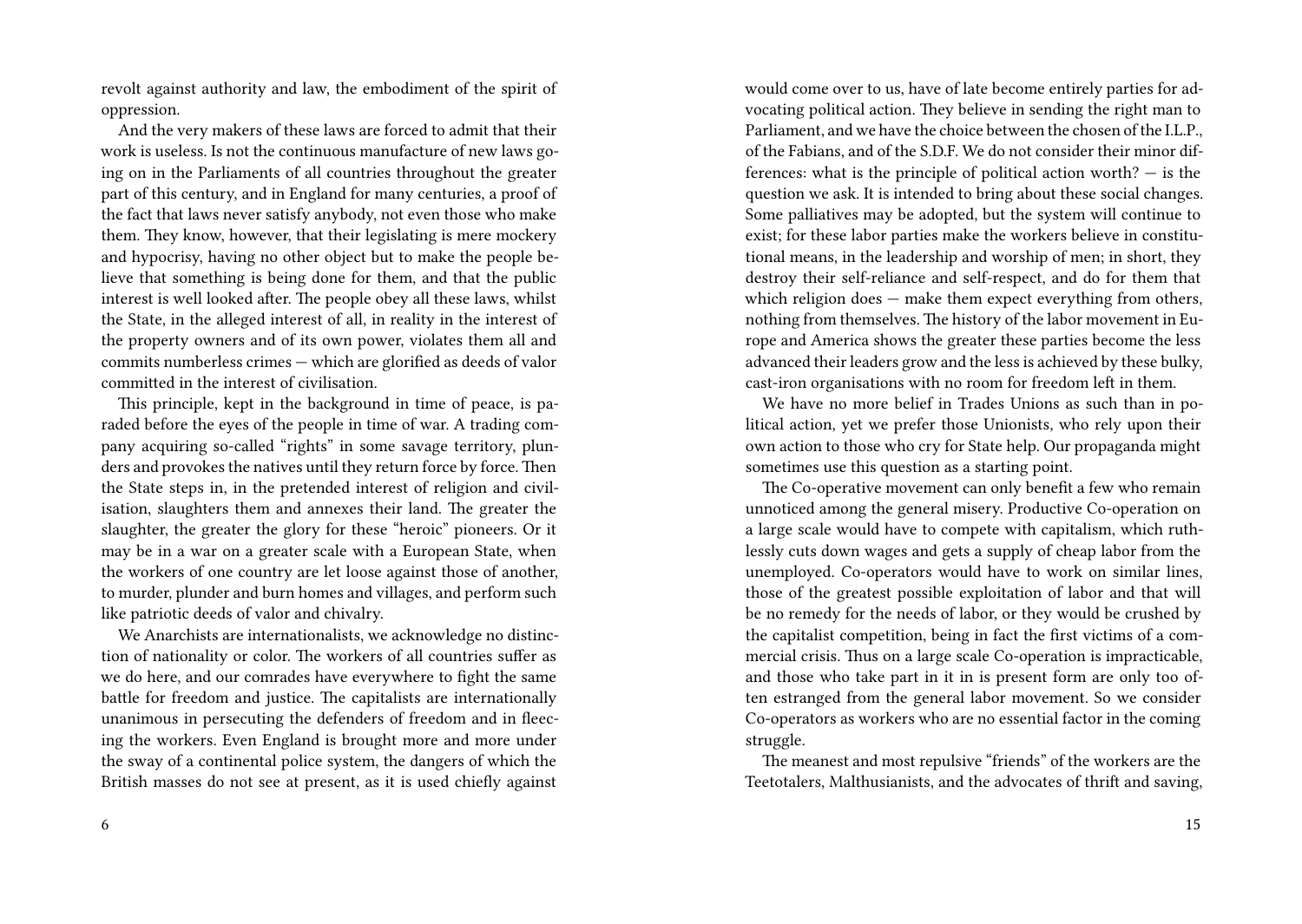cal questions, which are never settled without compromises, as all members are not Anarchists.

In Unions the General Strike might form a proper subject to start the propaganda, and such a strike, though in itself not effective as a remedy, would probably bring about revolutionary situations which would advance the march of events in an unprecedented way. To speak plainly, we advocate the General Strike as a means to set the ball rolling: who knows whether it may not lead to the Social Revolution, which we all desire as the only thing that can help us.

The Social Revolution, as we conceive it, would consist in the paralysation of all existing authoritarian institutions and organisations, the prevention of new organisations of this character, the expropriation of the present exploiters of labor, and in the rearrangement of relations between men on the basis of voluntary agreements. This will appear to some to be rather a large program, but logical thinking will convince them of the fact that every one of these points is the necessary consequence of the others, and that they can only be carried out altogether, or not at all. For what is really impracticable are not full measures, but those half- hearted measures — so-called reforms — which pretend to do away with a part of the existing misery, whilst the root remains intact and makes the whole reform futile and useless.

These then are our means of propaganda, and we trust they are manifold enough to allow everybody full scope for his energies who chooses his place amongst us. The leading idea of our propaganda must always be defiance and destruction of the principle of authority in all its forms and disguises — full scope for freedom, the basis and condition of all human development and progress.

In conclusion, let us consider briefly the remedies proposed by the other parties — useless as they are, as the ever-increasing misery around us abundantly shows.

The State Socialist parties, apart from a few Socialists pure and simple who, if they were true to the foundations of their opinions, friendless foreign refugees. They are regardless fo the fact that it is but the forerunner of an attack on their own liberties.

The workers as a rule are filled with an unreasoning dislike to the workers of other countries, whom their masters have succeeded in representing to them as their natural enemies, and herein lies one of the main sources of the strength of the capitalist system; a strength which has no other foundation than the weakness and helplessness of the people. It is in the interests of all governments to uphold patriotism, to have their own people ready to fly at the throats of their fellow workers of other nationalities whenever it suits the interests of the employers to open up new markets, or draw the attention of the people away from the contemplation of their own misery, which might drive them to revolt.

Patriotism and religion have always been the first and last refuges and strongholds of scoudrels. The meek and lowly servants of the one blessing — in the name of their God — the infamies committed for the sake of the other, and cursing in the same name the deeds they just now blessed if committed by the enemy.

Religion is mankind's greatest curse! It is absurd to expect that science, in the few years that the State and the priests have left it to a certain extent alone — the stakeor the prison has been too often the reward of its pioneers — should have discovered everything. It would not be worth living in a world where everything had been discovered, analysed and registered. One fact is certain: all socalled religions are the products of human ignorance, mere phantastical efforts of barbarous people to reason out matters which they could not possibly understand without some knowledge of science and scientific methods. The opinion of a savage on the power that works a steam engine, or produces the electric light, is evidently worthless and could be refuted by anyone possessing elementary knowledge. In the same worthless way our forefathers, savages also, reasoned about the phenomena of nature, and came to the naive conclusion that somebody behind the curtains of the sky pulled the strings. This supposed individual they called God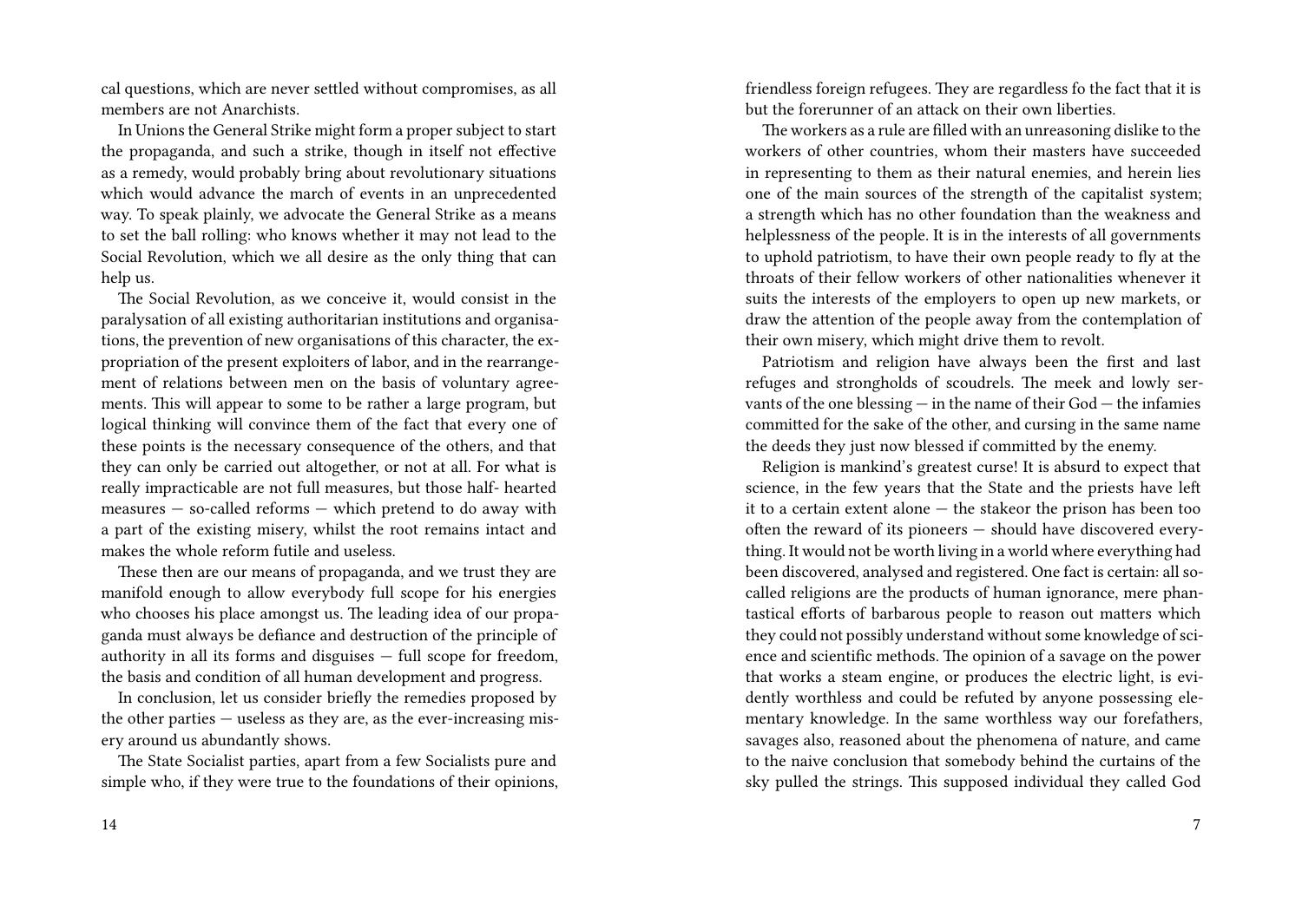and the organic force of man the soul, and endowed it with a separate entity, although that organic force does not possess any more separate entity than that working a clock or a steam hammer. A dim consciousness of this has permeated the mind of most in spite of the fact that religion has been bolstered up by all the forces of authority, because it teaches submission to the law, and as a reward gives cheques drawn on the bank of heaven, which are not more likely to be met than the politician's promises of what he will do when he is returned for Parliament. Religion is the most deadly enemy to human progress. It has always been used to poison the mind and deaden the judgment of the young, thus making grown up people accept all its absurdities because they are familiarised with them in their youth.

Unfortunately, religion is not kept out of the labor movement. Priests and parsons, who should be a horror to mankind, as their presence adds an additional element of corruption, sneak into it, and labor politicians use their services as the Liberals and Tories do. There is actually in existence a body of persons who prostitute the noble word "Labor" by coupling it with the disgusting word "Church", forming the "Labor Church", which is looked upon favorably by most of the prominent labor leaders. Why not start a "Labor Police"?

We are  $\mathrm{Atheists}^{1}$  and believe that man cannot be free if he does not shake off the fetters of the authority of the absurd as well as those of every other authority. Authority assumes numerous shapes and disguises, and it will take a long period of development under freedom to get rid of all. To do this two things are wanted,

each force reassumes its previous independence, ready for other co-operation and combination if necessary. This is organisation in the Anarchist sense  $-$  ever varying, or, if necessary, continuous combinations of the elements that are considered to be the most suitable for the particular purpose on hand, and refers not only to the economical and industrial relations between man and man, but also to the sexual relations between man and woman, without which a harmonious social life is impossible.

These views differ immensely from those held by the believers in authority, who advocate permanent organisations with chiefs or councils elected by the majority, and who put all their trust in these institutions.The more they centralise these organisations and introduce stringent rules and regulations to preserve order and discipline, the more they will fail to achieve their object. In such organisations we see only obstacles to the free initiative and action of individuals, hot-beds of ambition, self seeking and rotten beliefs in authority etc. That means, we see in them agents of reaction to keep the people in continued ignorance of their own interests.

We do not therefore discourage workingmen from organisation, but such organisations could only be free groups of men and women with the same aims for identical purposes, disbanding when the object in view is achieved.

This brings us to the question of the advisability of Anarchists to join Trade Unions, not the question of the membership of Unions which may be a necessity for them as the case stands, but the question of propaganda in them. Anarchists do not wish to isolate themselves and Unions may be useful as a place to meet their fellow workers. But whether Unions should be formed by Anarchists is entirely dependent on the particular case. For we do not consider Trades Unionism as at present constituted as a serious force to overthrow the system, but only as a means to get a little better provision for the workers under the present conditions. Therefore they cannot be carried on without dealing with immediate so-called practi-

 $1$ . This open statement of our convictions does not imply any spirit of persecution on our part against those who believe in the absurdities of the different religions. Persecution is essential to authority and religion, and fatal to freedom; we should destroy the basis of our own hopes and ideals, if we were ever carried away by the spirit of persecution, bigotry and intolerance, which is so commonly raised against us.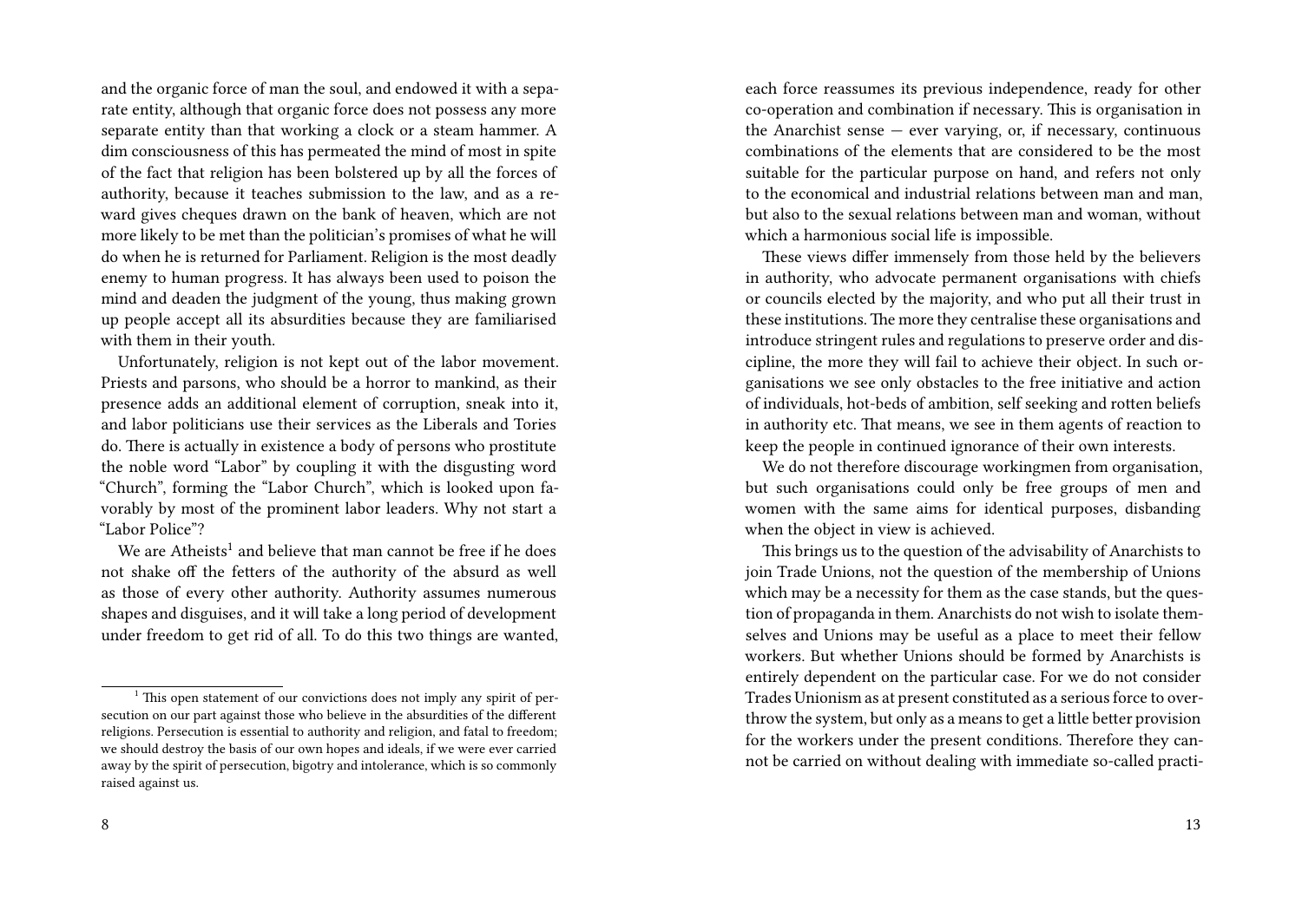classes against us and against the workers in general. You will find that those who did these acts were the very best, the most human, unselfish, self-sacrificing of our comrades, who threw their lives away, meeting death or imprisonment in the hope that their acts would sow the seed of revolt, that they might show the way and wake an echo, by their deeds of rebellion, in the victims of the present system.

With the specific mode of action of anyone we have nothing to do. Anarchists advocate the propagation of their ideas by all means that lead to that end, and everyone is the best judge of his own actions. No one is required to do anything that is against his own inclination. Experience is in this as in other matters the best teacher, and the necessary experience can only be gained through entire freedom of action.

Thus the means which we would adopt embrace all that furthers our cause, and exclude all that will damage it. The decision of what is good or harmful must be left to persons or groups who choose to work together.

Nothing is more contrary to the real spirit of Anarchy than uniformity and intolerance. Freedom of development implies difference of development, hence difference of ideas and actions. Every person is likely to be open to a different kind of argument, so propaganda cannot be diversified enough if we want to touch all. We want it to pervade and penetrate all the utterances of life, social and political, domestic and artistic, educational and recreational. There should be propaganda by word and action, the platform and the press, the street corner, the workshop, and the domestic circle, acts of revolt, and the example of our own lives as free men. Those who agree with each other may co-operate; otherwise they should prefer to work each on his own lines to trying to persuade one the other of the superiority of his own method.

Organisation arises from the conciousness that, for a certain purpose, the co-operation of several forces is necessary. When this purpose is achieved the necessity for co-operation has ceased, and

to rid ourselves of all superstition and to root out the stronghold of all authority, the State.

We shall be asked what we intend to put in place of the State. We reply, "Nothing whatever!" The State is simply an obstacle to progress; this obstacle once removed we do not want to erect a fresh obstruction.

In this we differ essentially from the various schools of State Socialists, who either want to transform the present State into a benevolent public-spirited institution (just as easy as to transform a wolf into a lamb), or to create a new centralised organisation for the regulation of all production and consumption, the so-called Socialist society. In reality this is only the old State in disguise, with enormously strengthened powers. It would interfere with everything and would be the essence of tyranny and slavery, if it could be brought about. But, thanks to the tendency of the ways and means of production — which will lead to Anarchy — it cannot.

But whilst State Socialism is impracticable as a system of real Socialism, it is indeed possible if its advocates had their way, that all matters of general interest and more and more of private interest too would pass under the control of the State; whether it be a little more democratised or not, it does not matter, for we reject Democracy as well as Absolutism. Authority is equally hateful to us whether exercised by many, or by few, or by one. The last remnant of free initiative and self-reliance would be crushed under the hells of the State, and the emancipation of the workers would be far off as ever. State Socialism has indeed strengthened the decaying faith in, and renewed the prestige of, the State.

All we Anarchists want is equal freedom for all. The workers to provide for their own affairs by voluntary arrangements amongst themselves. This leads us to a consideration of the economic basis of the state of things we desire to bring about, and here we avow ourselves Communists.

Everybody has different faculties and abilities for work, and different wants and desires for the various necessities of life and